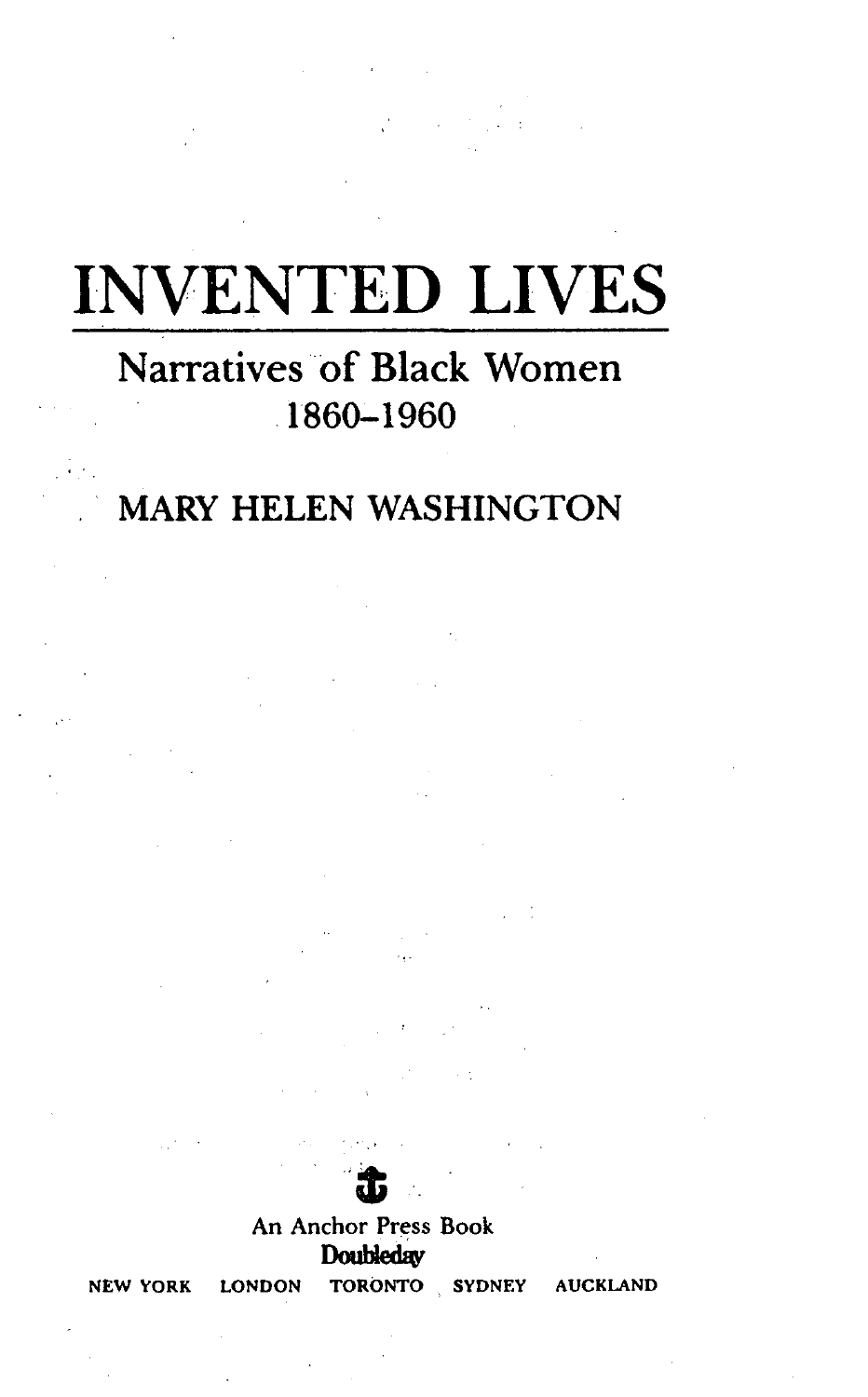# **CONTENTS**

 $\label{eq:Ricci} \rho_{\frac{1}{2},\frac{1}{2}}\left(\frac{1}{2}\right)^{\frac{1}{2}}\left(\frac{1}{2}\right)^{\frac{1}{2}}\left(\frac{1}{2}\right)^{\frac{1}{2}}\left(\frac{1}{2}\right)^{\frac{1}{2}}\left(\frac{1}{2}\right)^{\frac{1}{2}}\left(\frac{1}{2}\right)^{\frac{1}{2}}\left(\frac{1}{2}\right)^{\frac{1}{2}}\left(\frac{1}{2}\right)^{\frac{1}{2}}\left(\frac{1}{2}\right)^{\frac{1}{2}}\left(\frac{1}{2}\right)^{\frac{1}{2}}\left(\frac{1}{2}\right)^{\frac{$ 

 $\label{eq:2.1} \frac{1}{\sqrt{2}}\left(\frac{1}{\sqrt{2}}\right)^{2} \left(\frac{1}{\sqrt{2}}\right)^{2} \left(\frac{1}{\sqrt{2}}\right)^{2} \left(\frac{1}{\sqrt{2}}\right)^{2} \left(\frac{1}{\sqrt{2}}\right)^{2} \left(\frac{1}{\sqrt{2}}\right)^{2} \left(\frac{1}{\sqrt{2}}\right)^{2} \left(\frac{1}{\sqrt{2}}\right)^{2} \left(\frac{1}{\sqrt{2}}\right)^{2} \left(\frac{1}{\sqrt{2}}\right)^{2} \left(\frac{1}{\sqrt{2}}\right)^{2} \left(\$ 

 $\Delta \sim 10^{10} M_\odot$  ks

 $\mathcal{L}^{\text{max}}_{\text{max}}$  and  $\mathcal{L}^{\text{max}}_{\text{max}}$ 

| ACKNOWLEDGMENTS                                                                                       | XIII                      |
|-------------------------------------------------------------------------------------------------------|---------------------------|
| <b>INTRODUCTION</b><br>"The Darkened Eye Restored": Notes Toward<br>a Literary History of Black Women | . <b>xv</b>               |
| PART ONE                                                                                              |                           |
| <b>INTRODUCTION</b><br>Meditations on History: The Slave Woman's<br>Voice                             | 3                         |
| <b>HARRIET JACOBS</b>                                                                                 |                           |
| "The Perils of a Slave Woman's Life" from<br>Incidents in the Life of a Slave Girl (1860)             | $16-$                     |
| <b>BIBLIOGRAPHIC NOTES</b>                                                                            | 68                        |
| PART TWO                                                                                              |                           |
| <b>INTRODUCTION</b><br>Uplifting the Women and the Race:<br>The Forerunners-Harper and Hopkins        | 73                        |
| FRANCES ELLEN WATKINS HARPER                                                                          |                           |
| "Iola" from <i>Iola Leroy</i> $(1892)$                                                                | 87                        |
| <b>BIBLIOGRAPHIC NOTES</b>                                                                            | $-3 - 23 + 1 - 3$<br>106  |
| PAULINE E. HOPKINS                                                                                    |                           |
| "Sappho" from <i>Contending Forces</i> (1900) and separate 109                                        |                           |
| "Bro'r Abr'm Jimson's Wedding:<br>A Christmas Story" (1901)                                           | $\tau_{\rm eff} \sim 130$ |
|                                                                                                       |                           |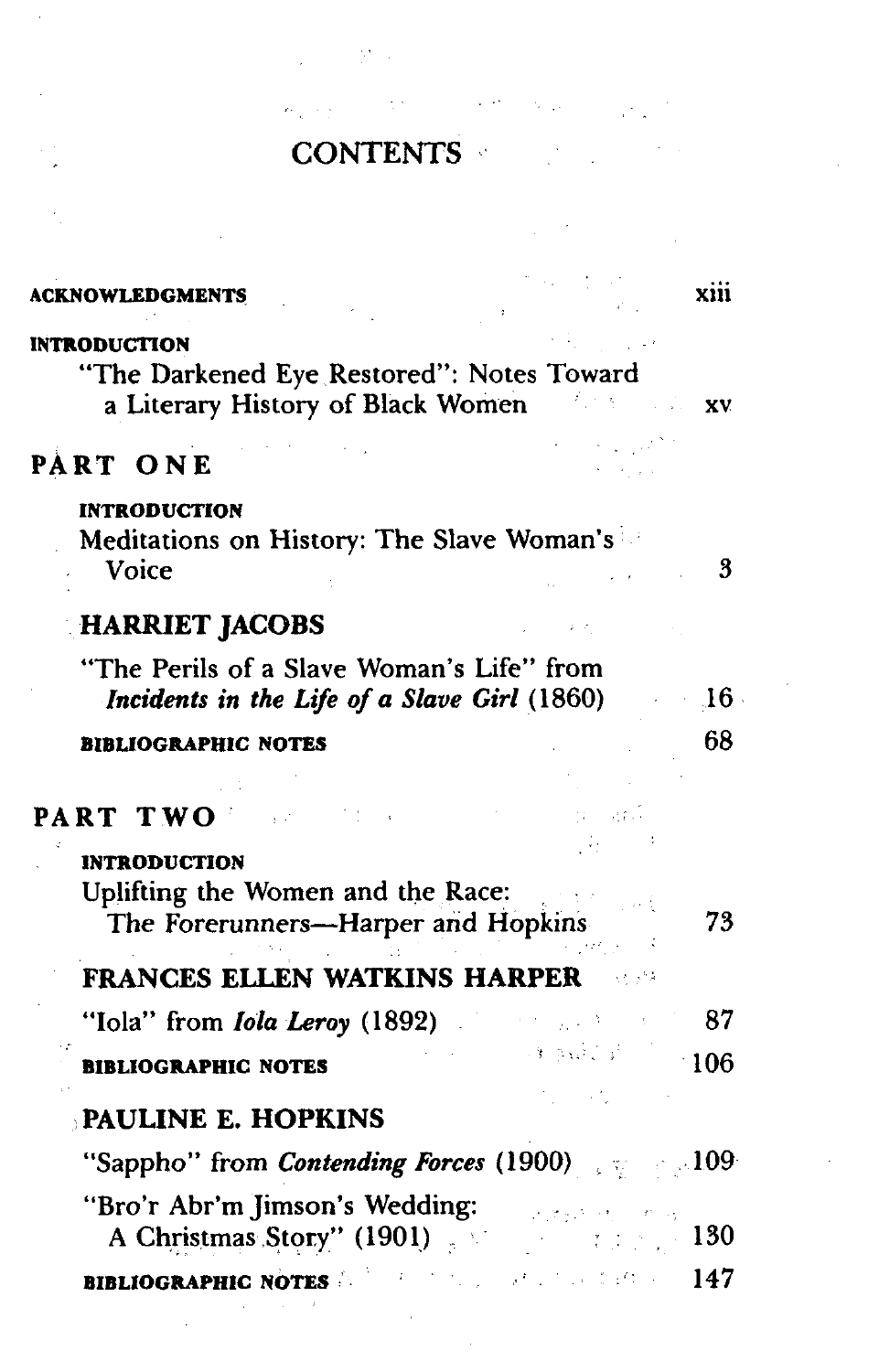#### CONTENTS

#### **FANNIE BARRIER WILLIAMS**

"The Colored Girl<sup>p</sup>?(1905) 150

#### $\epsilon$ PART THREE

| <b>INTRODUCTION</b><br>The Mulatta Trap: Nella Larsen's Women                                                                                                                           | มทศาลเลย กระบางเรื่อ                            |
|-----------------------------------------------------------------------------------------------------------------------------------------------------------------------------------------|-------------------------------------------------|
| the 1920s                                                                                                                                                                               | Pristing 159.                                   |
| but of Justice (Website of Discussion)<br><b>MARITA O. BONNER All the second constants</b>                                                                                              | 守护                                              |
| "On Being Young-a Woman-and Colored"<br>(1925)                                                                                                                                          | 168                                             |
| NELLA-LARSENER et al altoni) i de l'est i suite sté                                                                                                                                     |                                                 |
| "Helga Crane" from <i>Quicksand</i> (1928)                                                                                                                                              | ្មរស្រី<br>174                                  |
| <b>BIBLIOGRAPHIC NOTES</b>                                                                                                                                                              | <b>一般地传给不合 11 的现在分词 281</b>                     |
| ageP T W T The art of Elisabet Mac of th<br>PART FOUR                                                                                                                                   | (株)の しょうしゃしょう 違うことうな                            |
| <b>INTRODUCTION</b><br>"I Love the Way Janie Crawford Left Her<br>Husbands": Zora Neale Hurston's Emergent<br><b>Female Hero</b>                                                        | カップロー のぼりゅう しょこうめ<br>237<br><b>CONCRET</b>      |
| ZORA NEALE HURSTON, DEED AND HELDING                                                                                                                                                    |                                                 |
| "His Over-the-Creek-Girl" from Jonah's Gourd<br>Vine $(1934)$ and $\mathbb{R}^3$ . The state of $\mathbb{R}^3$ , and all algebras $\mathbb{R}^3$ , $\mathbb{R}^3$ $255$                 |                                                 |
| <b>S</b> "Janie Crawford" from Their Eyes Were of The Co<br>Watching God (1937)                                                                                                         | and in present and $\rm 280$                    |
| <b>BIBLIOGRAPHIC NOTES</b>                                                                                                                                                              | 290<br>排酵母 独立工作工作                               |
| $\widehat{\mathbf{P}}\widehat{\mathbf{A}}^{\dagger}\mathbf{R}\mathbf{T}$ , $\mathbf{F}\mathbf{I}\mathbf{V}\widehat{\mathbf{E}}^{\mathrm{O}}$ is a set operator $\sigma$ , and the equal |                                                 |
| <b>INTRODUCTION</b><br><b>Confliction of the Secomes Hermit The Ambivalent</b> of the<br>Woman in the Fiction of Ann Petry $\mathbb{R}^n$                                               | inghour of the Commonly of which for the<br>297 |